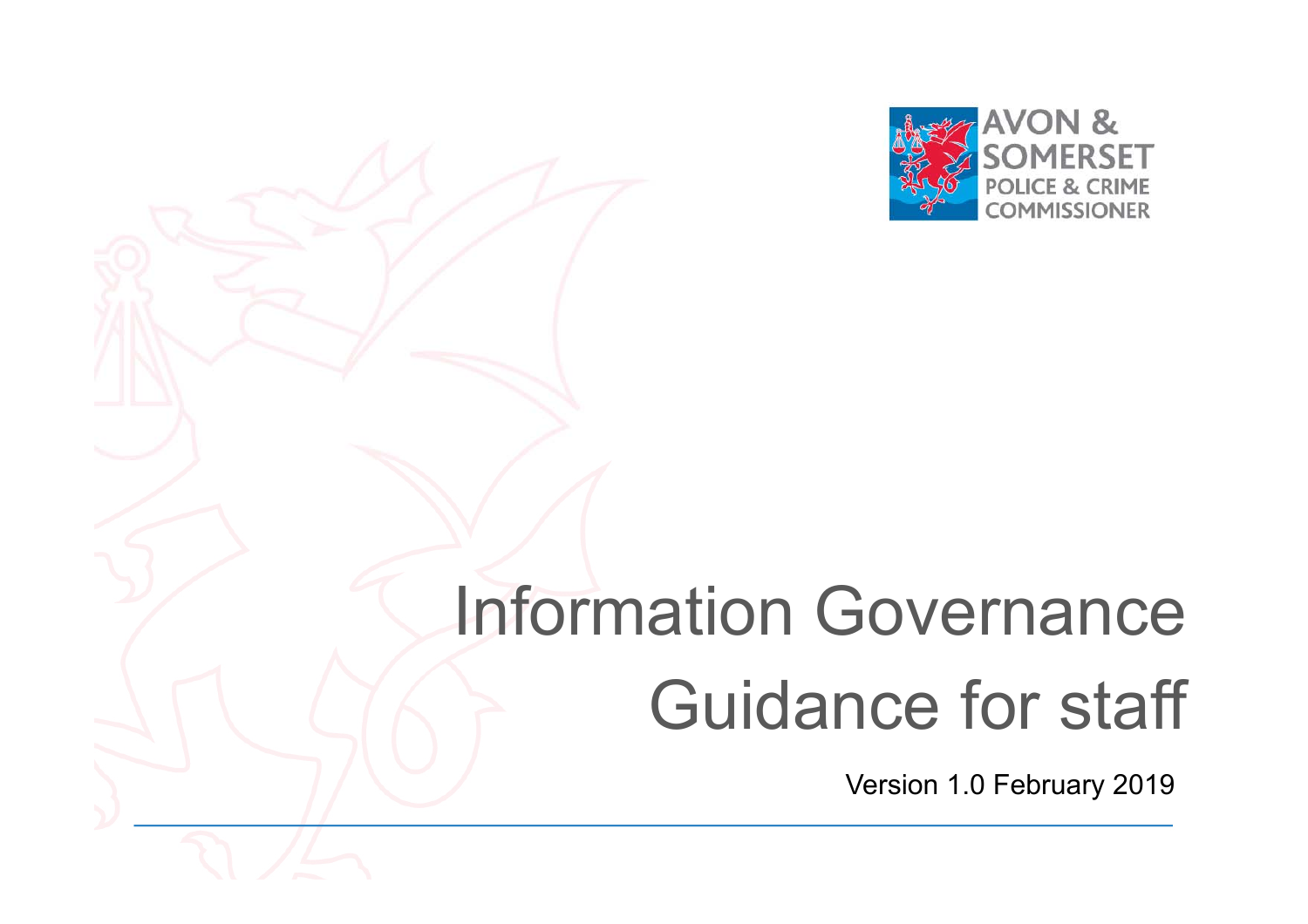Information Governance in the Office of the Police and Crime Commissioner (OPCC) covers the business areas;

- •Information Security,
- •Data Protection,
- •Records Management and
- •Freedom of Information.

This guide is intended to provide all employees with the minimum expected standards and knowledge to achieve a good level of compliance across the organisation.

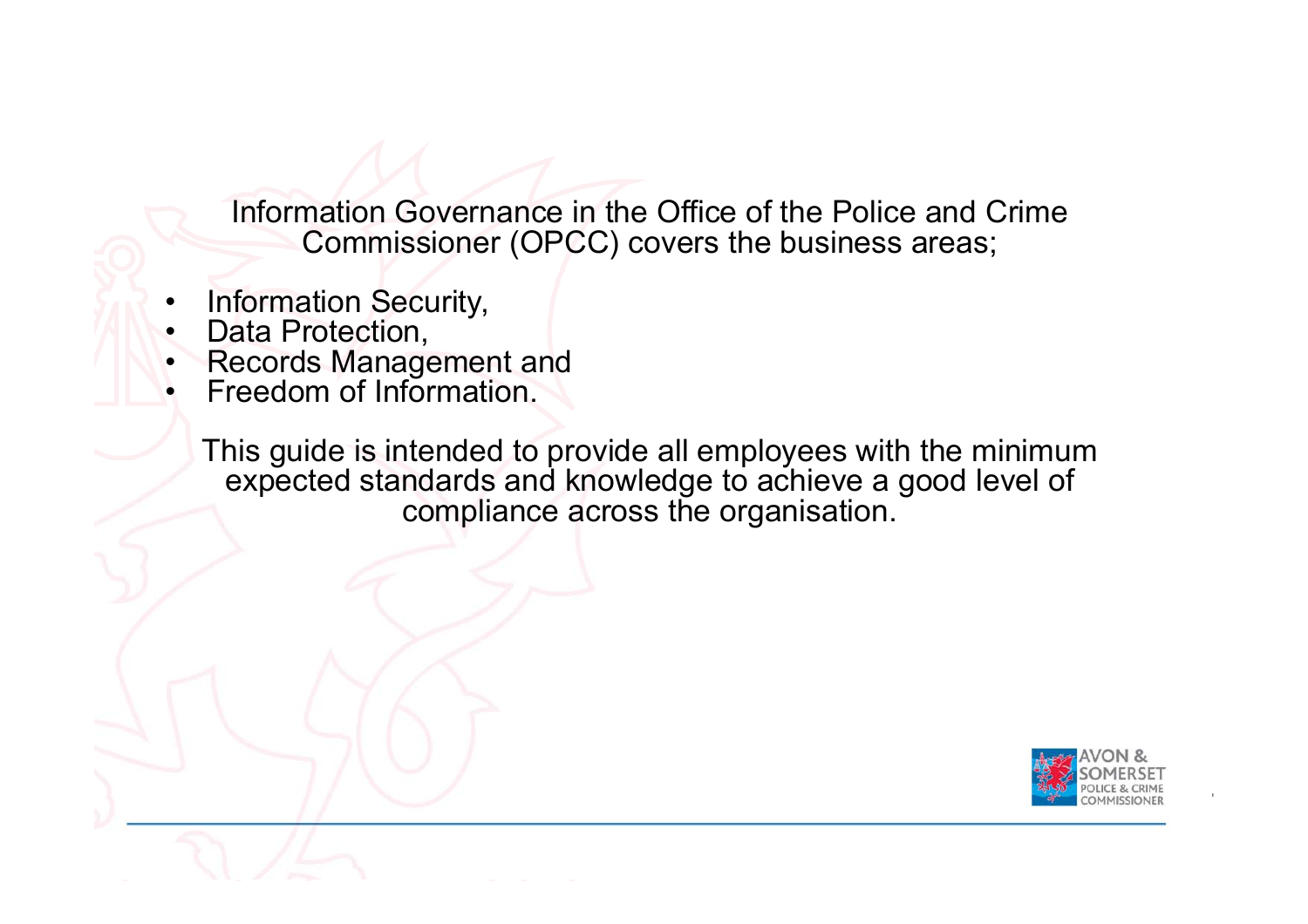# Information Security

### $\bullet$ Physical Security

Everyone is required to carry and display Identification on all Avon and Somerset Constabulary sites.

All staff have a responsibility to challenge persons who are within police sites and who are not displaying identification. If they are not satisfied, the person will be required to leave or return to the reception point.

Lost or stolen cards must be reported immediately to service desk

### •Email

There is no expectation of privacy, the email system is monitored.

Suspicious email – don't click on a link, attachments or reply to the email, seek advice from the Service Desk.

Send all emails containing personal data to a secure email address (PNN, CJSM, CGSX) and mark the email appropriately under the GSC.

#### •Passwords

Use a mixture of letters, numbers and symbols to strengthen the password.

Do not share your passwords or write them down.

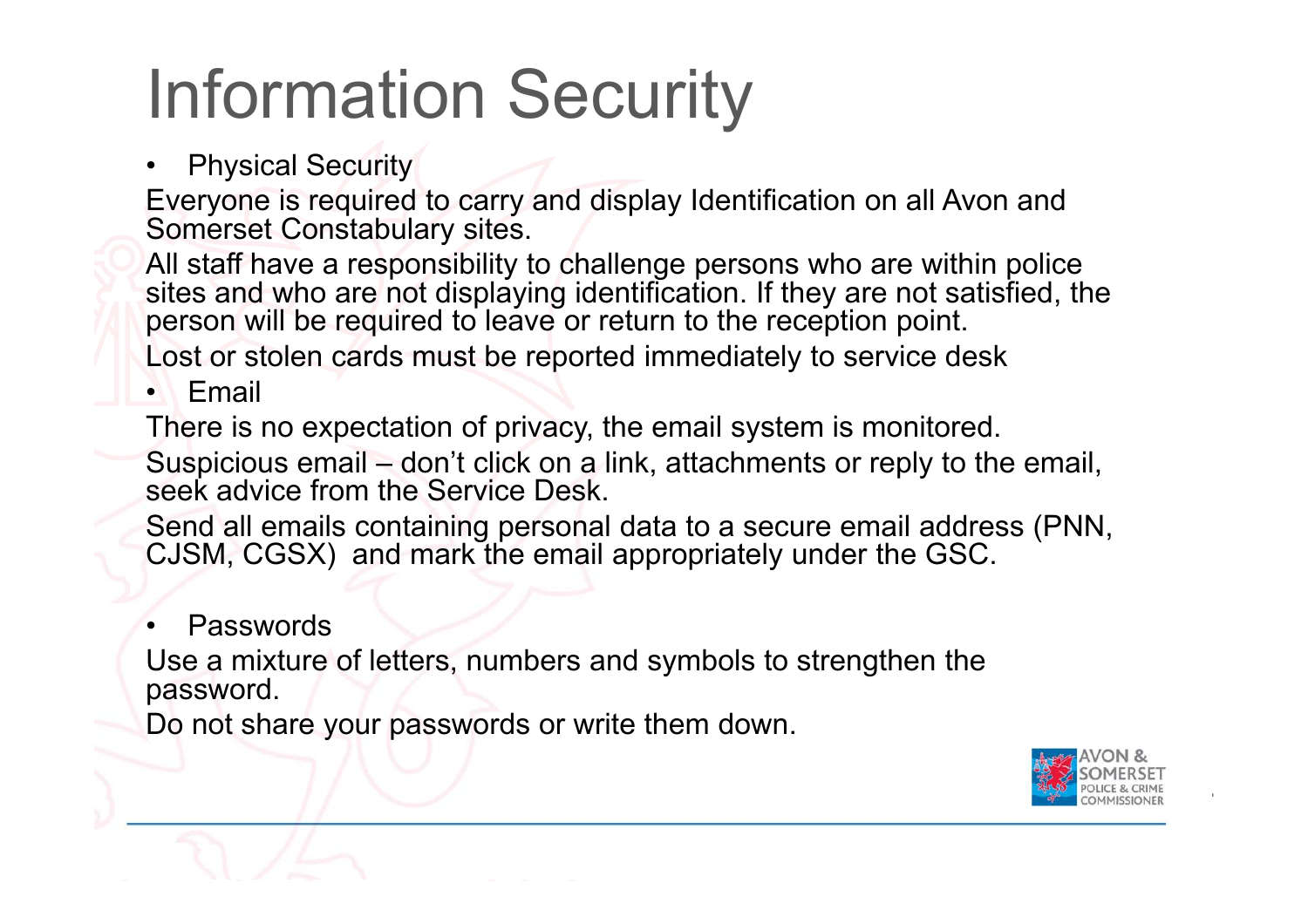# Information Security continued

•Confidential disposal

Identify the location of your secure waste bins /Limit printing hardcopies of data.

- • Lock your screen when away from the computer and use privacy screens on laptops.
- •Removable media

Do not connect any external device to the network without approval of #servicedesk.

•Social networks

Do not identify yourself as a police employee.

•Clear desk policy.

•

Keep all equipment appropriately stored, don't leave equipment 'on show' in cars.

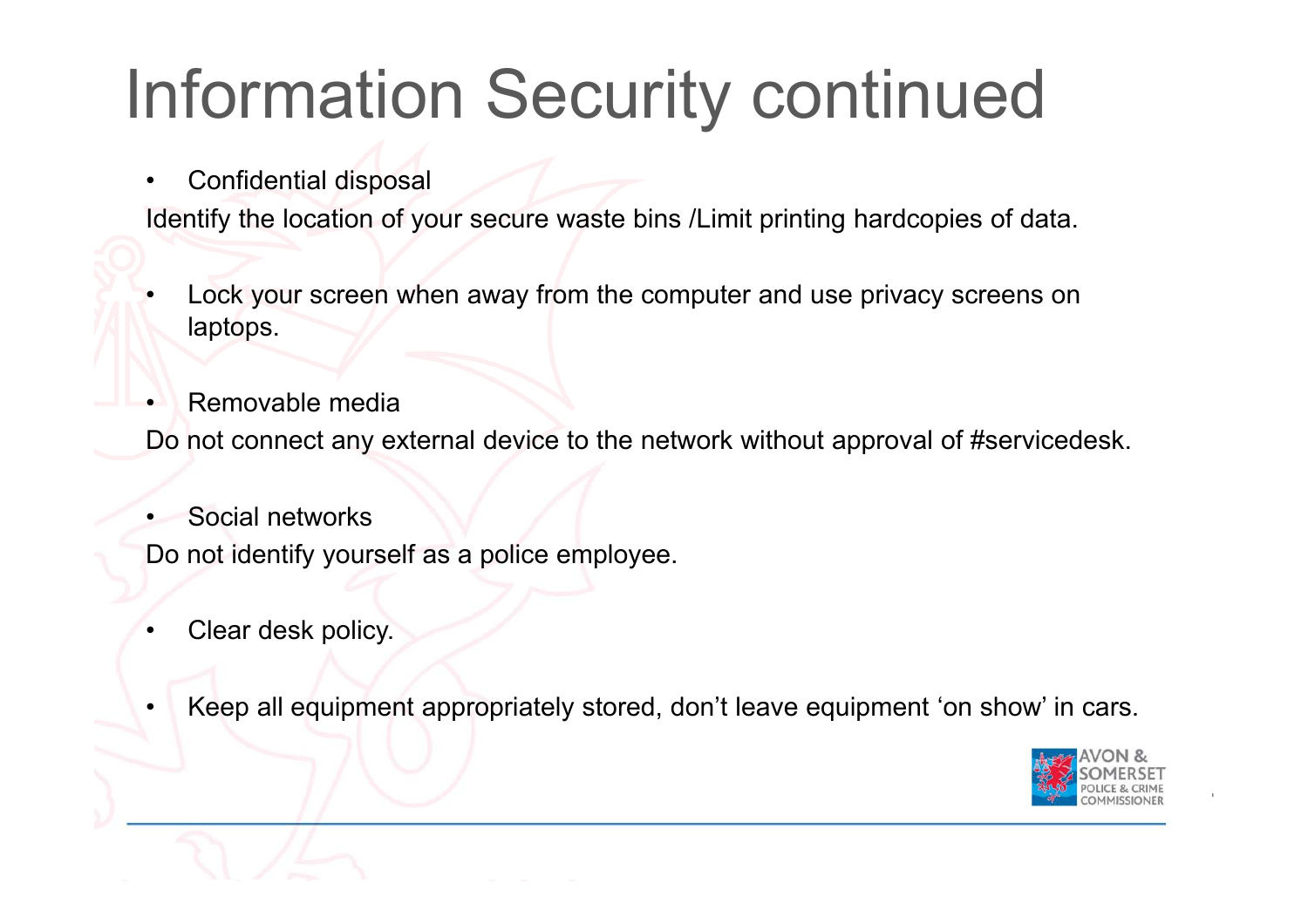# Data Protection

- • Force systems should only be accessed for an OPCC business/policing purpose e.g. to do with your role in the OPCC. 'Intelligence checking' is not permitted.
- •All force systems are audited to ensure compliance.
- • Double check all email recipients and postal addresses to confirm they are correct prior to sending data.
- • Blind carbon copy – if sending an email to more than one external recipient ensure you use the BCC functionality.
- •Information Sharing with external partners must be:
- J Justified, A Appropriate, P Proportionate, A- Auditable, and N- Necessary.
- • Ensure third party personal data is redacted (blacked out) appropriately prior to release, using specific software designed for this purpose where possible.
- •Do not discuss OPCC business/police intelligence etc. outside of the workplace.

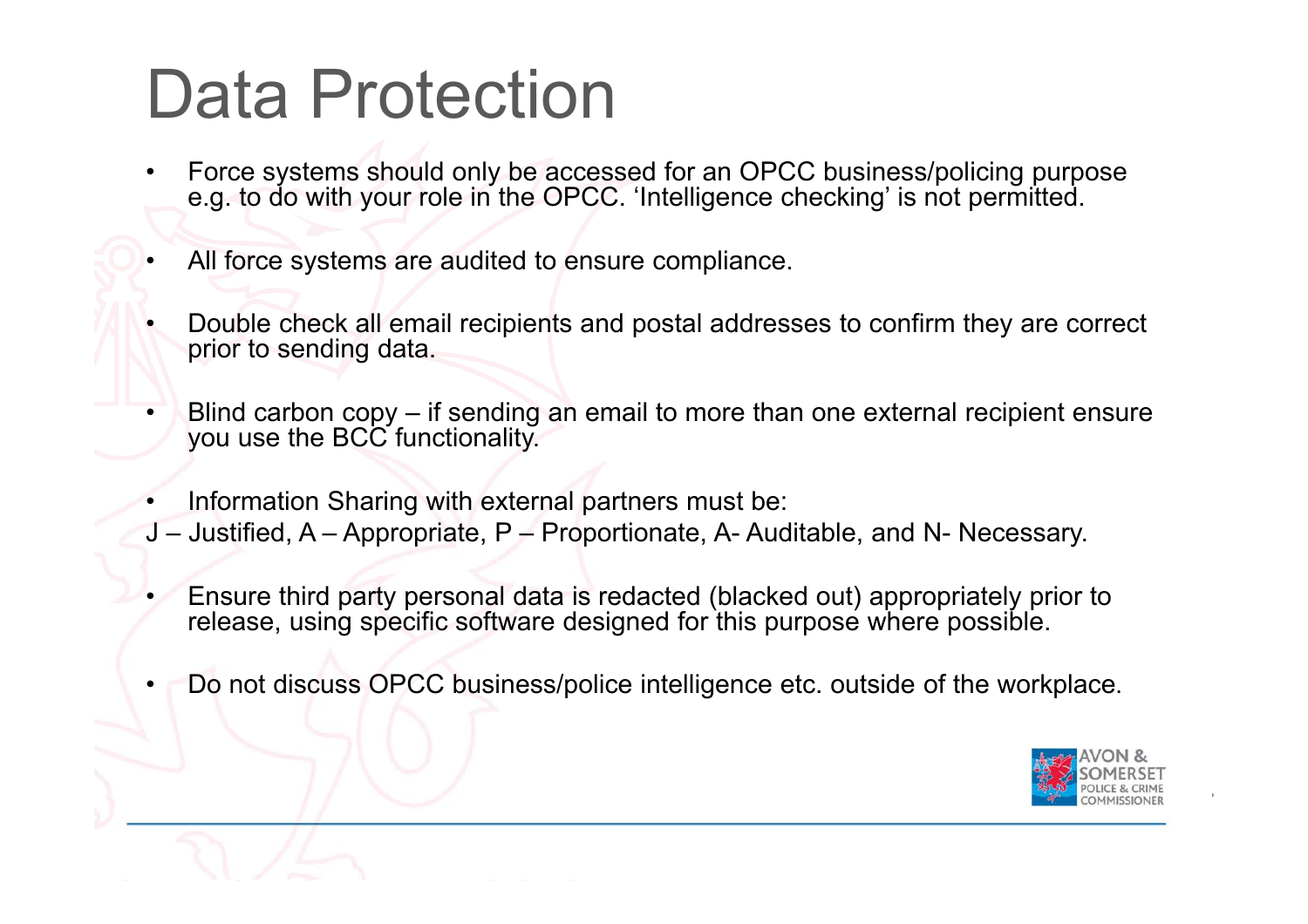## Data Protection – Data subject rights

There are several rights under Data Protection Legislation, however these are those which are the most relevant to OPCC employees.

#### •Right of access:

Individuals have the right to access their personal data and supplementary information, subject to certain restrictions. The subject access process must be completed within one calendar month by the Contacts team, don't delay sending requests from members of the public through to them.

#### •Right to rectification:

You must rectify inaccurate personal data when it becomes apparent, or, if an individual requests it. All requests must be sent to the Data Controller (OPCC CEO).

#### •Right to erasure:

Individuals also have the right to request the deletion or removal of their personal data. Requests relating to the erasure of locally held information on OPCC systems needs to be directed to the Data Controller (OPCC CEO).

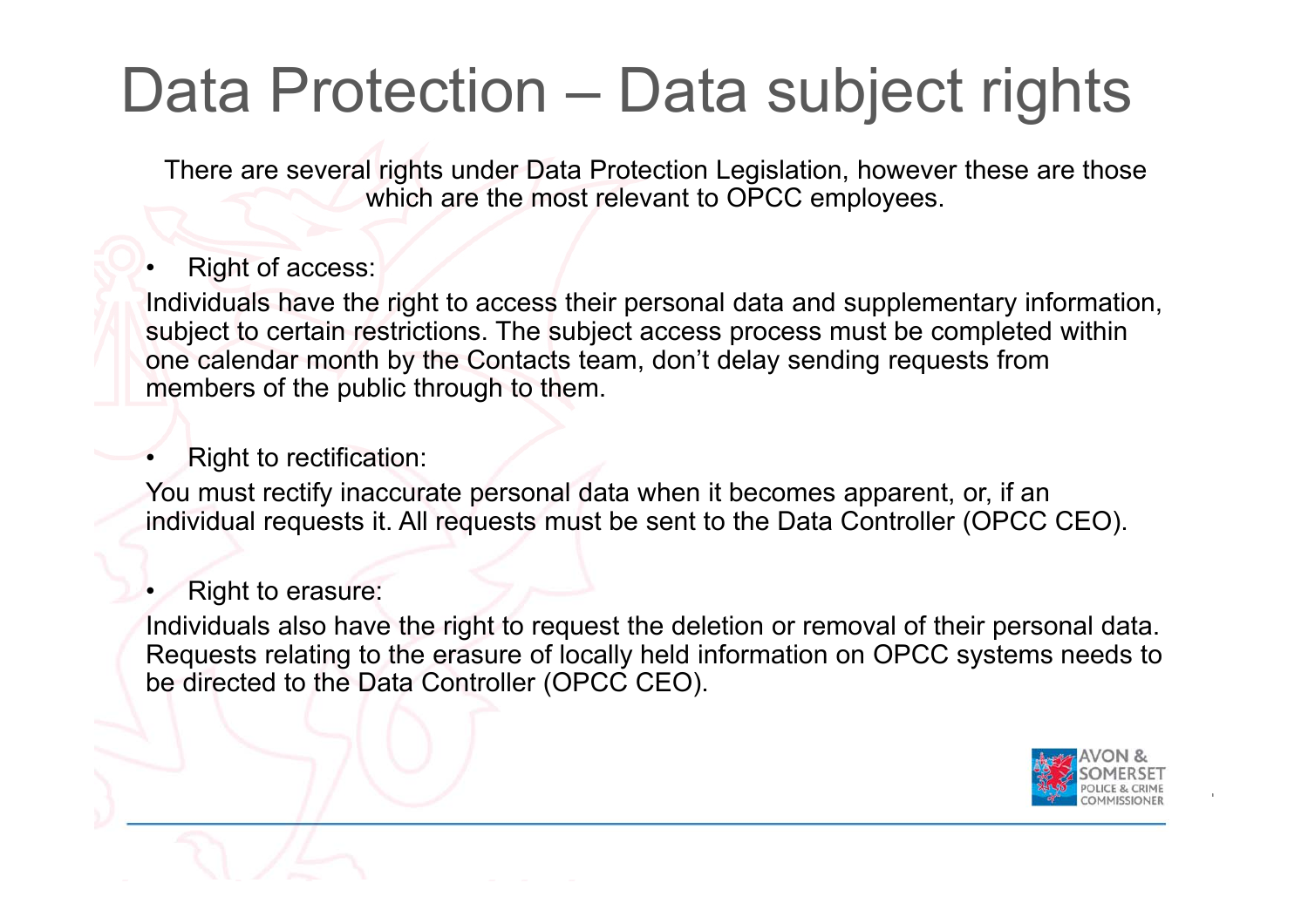## Data Breach or Security Incident

A personal **data breach means** <sup>a</sup>**breach** of **security** leading to the accidental or unlawful destruction, loss, alteration, unauthorised disclosure of, or access to, personal **data**. This includes **breaches** that are the result of both accidental and deliberate causes.

## Examples of Data Breaches/Security Incidents:

- •Sending an email to an insecure email address.
- •Failure to redact information
- •Accessing the systems for a non policing purpose.
- •Failing to use the BCC functionality on an email.

A Data Breach or Security Incident can be very costly for an organisation both in levels of fines and damage to our reputation.

If a Breach or Incident occurs follow the Breach of Data Protection policy and advise the Data Controller or Contacts and Conduct Policy Officer immediately.

..\..\..\OPCC Policies and Procedures\HR Policy and Procedures Handbook\OPCC\OPCC Breach of Data Protection GDPR ‐ internal Policy May 18.doc

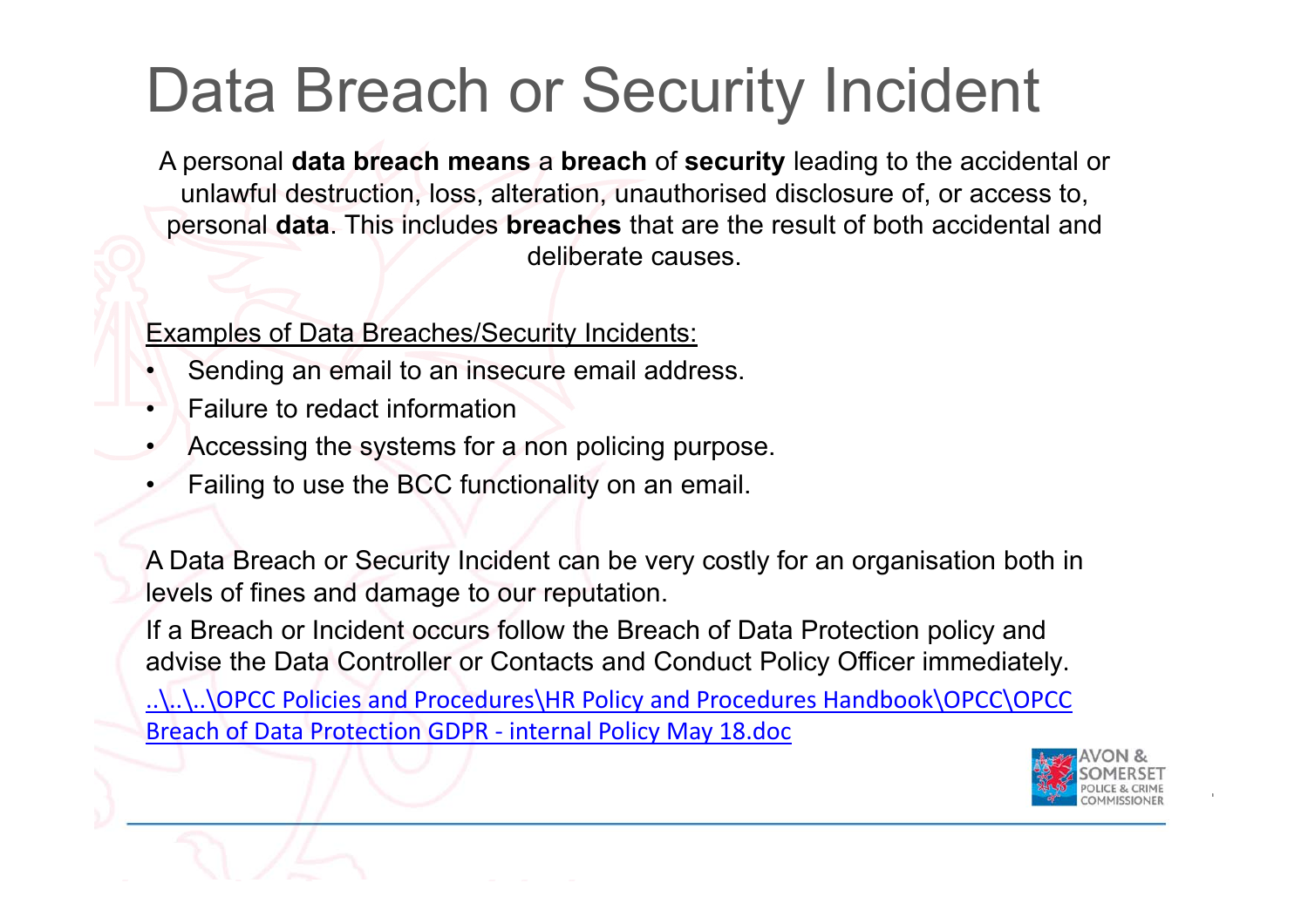## Government Security Classification

### **OFFICIAL**

Documents only need to be marked OFFICIAL when:

**Organisation / performance.** 

OFFICIAL Management information.

Personal information.

Business information.

## **NO MARKING REQUIRED**

There is no need to mark every document. Only mark a document if it falls within the OFFICIAL or OFFICIAL-SENSITIVE

categories

## **HANDLING INSTRUCTIONS**

To enforce the need to know principle handing instructions can be placed on any document, however **must** be present on OFFICIAL – SENSITIVE..

Handling instructions are to provide additional measures on how you want the recipient/s to manage the document or email you have shared and the instruction should consider the following:

 Who can see or have access to the information?

•

•

- • What are they allowed to do with this information?
	- What they need to do to ensure it is kept secure and how to dispose of it.

### **OFFICIAL - SENSITIVE**

When to apply the OFFICIAL - SENSITIVE caveat:

> Cause a risk to life and/or safety

Have an impact on security or intelligence led operations.

Be breaching legislation (DPA)

Detrimental Impact on an investigation.

OFFICIAL SENSITIVE should be used where there is a clear and justifiable requirement to reinforce the 'need to know' principle and carries a higher level of risk and could have severely damaging consequences if compromised.

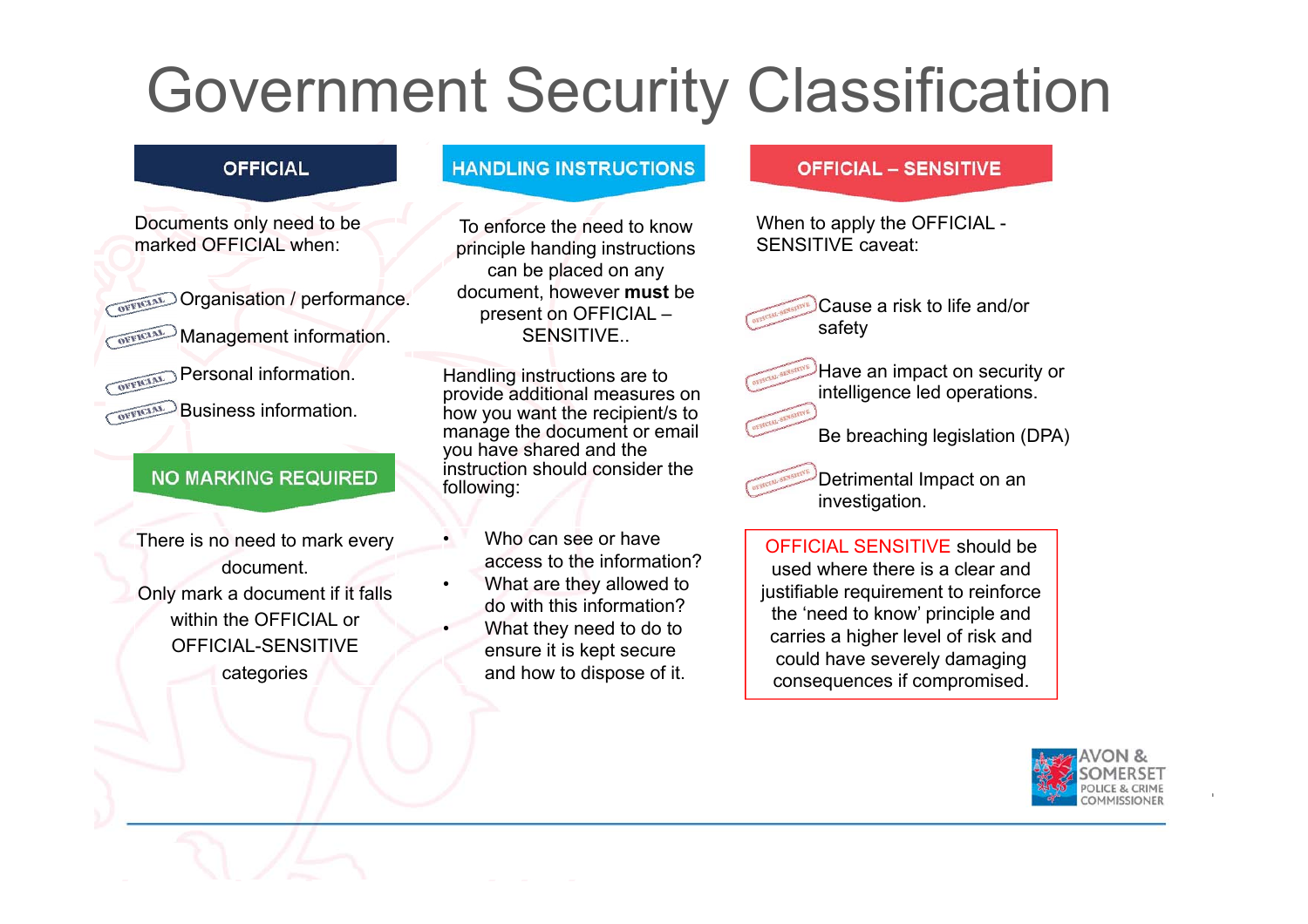# Records Management

All OPCC and Avon and Somerset Police information should be held in accordance with the Records Retention Policy.

For the purposes of this guidance the term " Data Quality" is defined as data which is fit for the intended purpose and is 'Accurate, Adequate, Relevant, and Timely':

- • **Accurate –** Care must be taken when recording information and where appropriate the source of the information must also be recorded. If there is any doubt over the authenticity of the information clarification must be sought from the source.
- • **Adequate –** Recorded information must be accurate and sufficient for the policing purpose in which it is processed. All recorded information must be easily understood by others.
- • **Relevant –** Recorded information must be relevant to the policing purpose. Opinion needs to be clearly distinguished from the facts.
- • **Timely –** Information must be promptly recorded into the relevant business area in accordance with the agreed timescales.

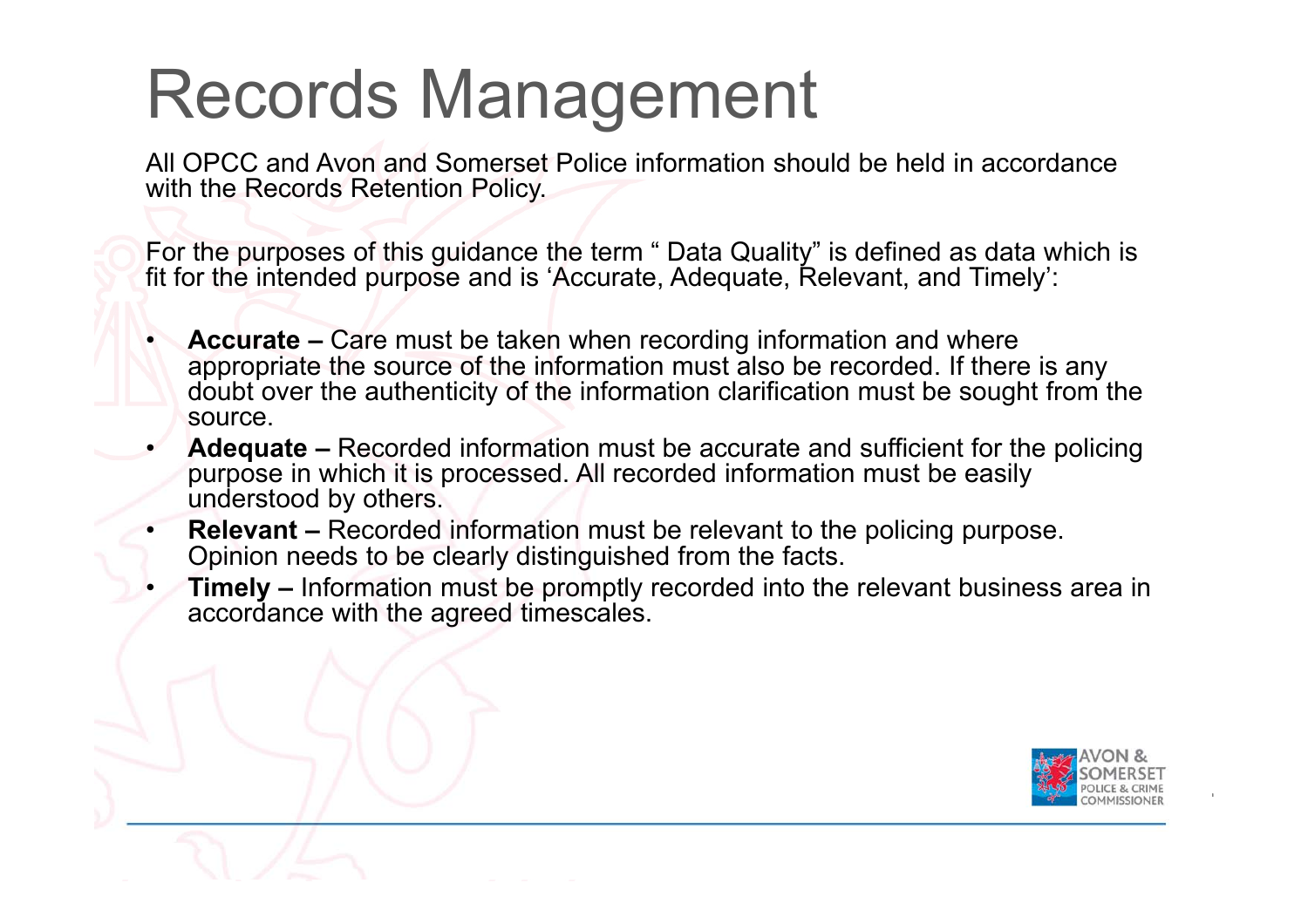## Freedom of Information Act 2000

The Freedom of Information Act 2000 gives a general right of access to all types of **recorded information held by public authorities** which includes the OPCC.

Any individual can make a FOI request to us, however it must be:

- •Made in writing,
- • Include the requesters name and an address for correspondence (either email or postal address) and
- •Describe the information being requested.

There is no fee involved in making a FOI request.

There is no obligation for the OPCC to create information in order to answer to questions.

A request may be received anywhere within the OPCC and the 20 working day timeframe for a response starts the day it is received.

• If you receive a request that mentions FOI or a request for recorded information held by the OPCC, this needs to forwarded promptly to the Contacts team.